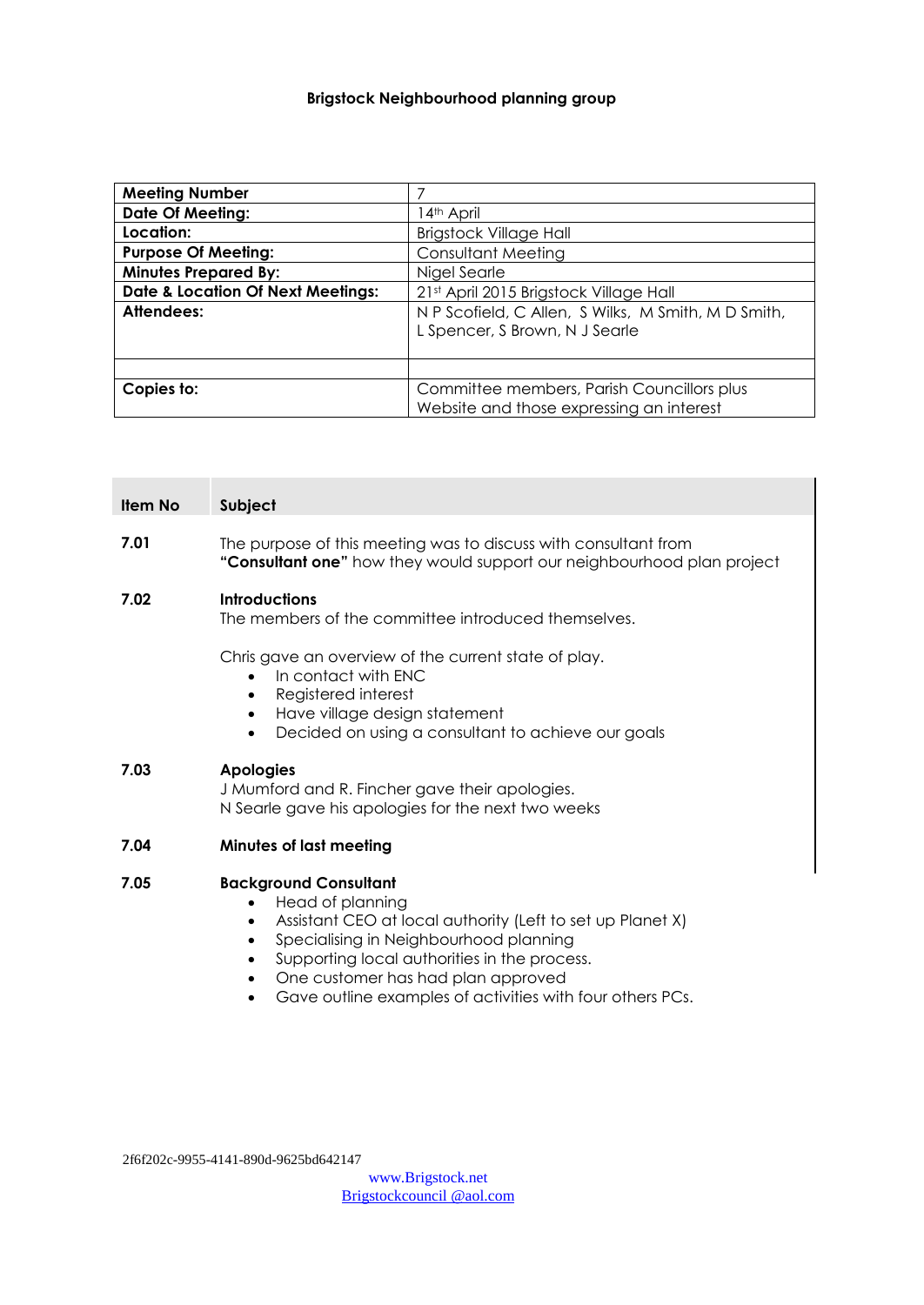### **Brigstock Neighbourhood planning group**

### **7.6 Taking things forward. "Consultant one" can support by**

Having a number of associates with specific skills Could do whole process (not recommended) Undertake the community engagement Identify what skills are needed Access to range of experts ie Highways, Ecology, planning etc

# **7.7 Getting Started**

- 7.7i Engage with the community for the identification of key issues and establish what is needed to be focused upon. Common issues are:-
	- **•** Housing
	- Car parking
	- Impact on open green spaces
	- High standards of design
	- Conservation area impacts
	- Listed buildings
	- Other buildings which are important

# 7.7ii Getting started with community engagement **(Suggested do it ourself)**

- Combine or associate with other groups
- Gather evidence
- Easy to miss sections of community ie young people
- Liase with institutions and stakeholders eg
	- o Schools
	- o Land owners
	- o Doctors
	- o ENC
	- o Police
	- o etc
		- Establish what their focus is
- Have a stakeholder session
	- Start to manage information and evidence
		- o eg Likes and dislikes
		- o Create issues and options document
		- o Don't reinvent the wheel if ENC (or other has it) use it
			- o Don't try to do everything

2f6f202c-9955-4141-890d-9625bd642147

[www.Brigstock.net](http://www.brigstock.net/) Brigstockcouncil @aol.com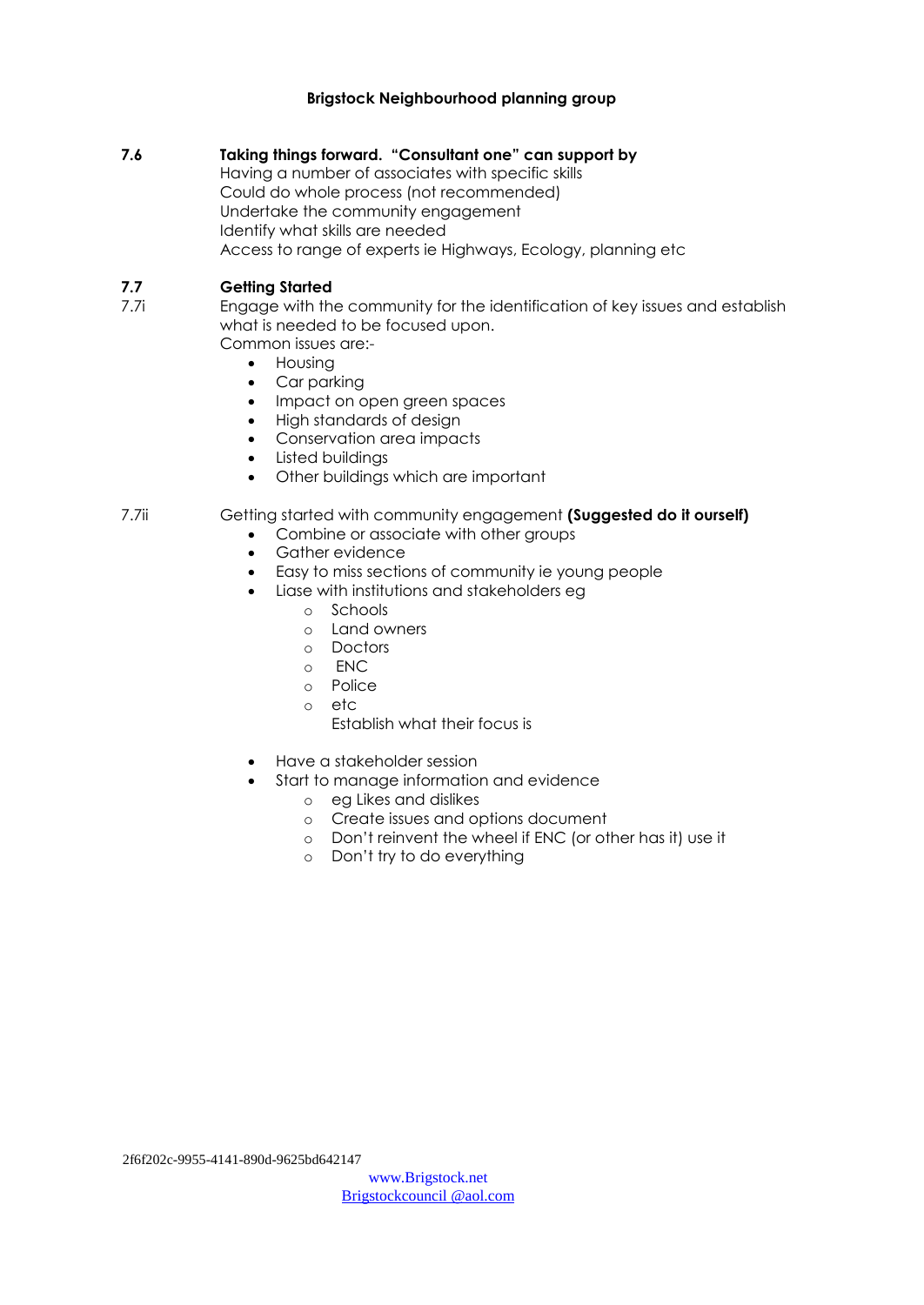# **Brigstock Neighbourhood planning group**

#### **7.8 Other topics comments that came up in discussion.**

- 7.8 Should provide for community development. What to aim for, site selection process. Dealing with community changing minds during process
- 7.8ii What is needed i.e. take into account age profile, Housing needs support for work. Start early in process
- 7.8iii When selecting development sites need to be able to face community and say the reason are x,y,z and this is evidence to support this.
- 7.8iiii Other topics commented on.
	- Infrastructure requirements
	- Manage transport
	- Flood risk
	- Protection of environment
	- How to achieve specific outcomes
	- Change the footprint of the village yes/no
	- Protection of services
	- Protection of green spaces
	- Heritage sites
	- Affordable housing
	- Home businesses
	- Renewable
	- Energy efficiency.

# **7.9 Consultant**

There was a lot of general discussion around the subject but the consultant did not provided any detailed route map for the project but the following was stated as a priority.

- Community involvement at outset (how to connect with local community)
- Polices and plans
- Housing, selection of sites
- How ENC support is important
- Provision of guidance and support
- Plan for an 18 month project time frame
- The plan only has to be compliant, Do not have to agree with ENC requirements

Subsequent to the meeting we have received a copy of a proposal for a village as an example of what "**Consultant one**" offer with costing

#### **7.10 Next steps**

After the presentations from all three consultants NPS will construct a requirements document an send to all consultants for a quotation.

2f6f202c-9955-4141-890d-9625bd642147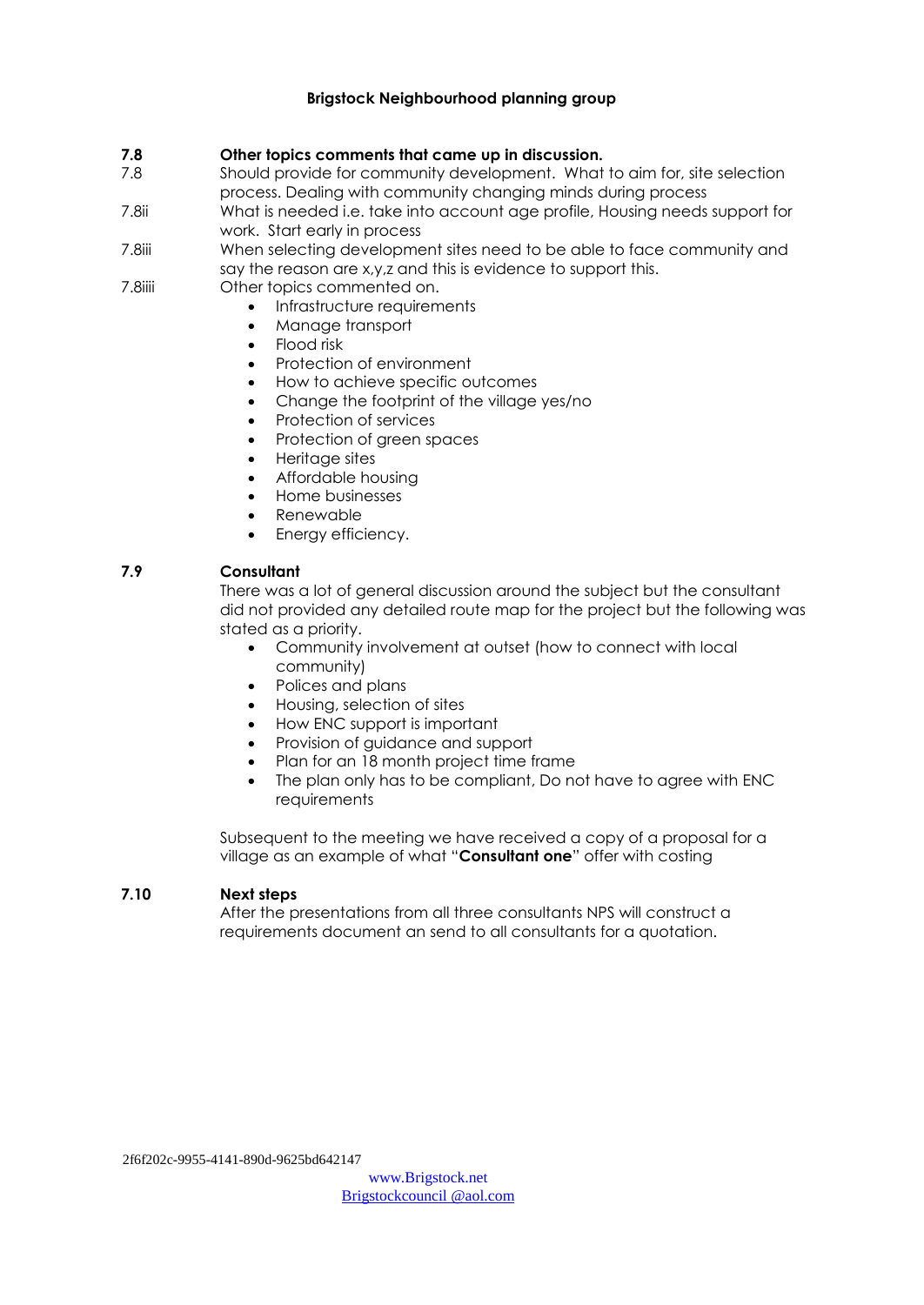| Ref      | <b>Completed Actions</b>                                                                                                                                                                                                                                                                                  |      | Resp      | Due by     |
|----------|-----------------------------------------------------------------------------------------------------------------------------------------------------------------------------------------------------------------------------------------------------------------------------------------------------------|------|-----------|------------|
| 5.05.iii | SW to draft an email to send to get an<br>indication of what they can bring to the<br>project, other similar project work they have<br>undertaken, background, professional status<br>and general costing information. With a view<br>to receiving response by next meeting <b>ACTION</b><br><b>SW CA</b> | Done | SW/CA     | 31-03-2015 |
| 5.04i    | NS to confirm that the application has gone to<br>consultation <b>ACTION NS</b>                                                                                                                                                                                                                           | Done | <b>NS</b> | 31-03-2015 |
| 5.07i    | Funding cannot be applied for until the<br>designation application has finished its<br>consultation period NS to check date with<br><b>ENC ACTION NS</b>                                                                                                                                                  | Done | <b>NS</b> | 31-03-2015 |
|          |                                                                                                                                                                                                                                                                                                           |      |           |            |

| Ref        | <b>Outstanding Actions</b>                                                                   |                                           | Resp      | Due by     |
|------------|----------------------------------------------------------------------------------------------|-------------------------------------------|-----------|------------|
| 1.11       | RF to set up a mail chimp account ACTION                                                     | Account set up but no activity at present | <b>RF</b> | 03/02/15   |
| $1.13 - 1$ | Dan K to establish if he can get mapping info                                                | Current status not known                  | DK        | 03/02/15   |
| 3.08ic     | SW to chase Dan Kontorowich regarding maps                                                   |                                           | <b>SW</b> | 03/03/15   |
|            | Action                                                                                       |                                           |           |            |
| 5.06iii    | Try to collect as many e-mail addresses from<br>residents so we can start communicating via  | Very slow start                           | CA        | 31-03-2015 |
|            | Brigstock News. Offer a prize. ACTION CA                                                     |                                           |           |            |
| 5.06iiii   | Get maps:- ACTION NS<br>Parish scale 1:10,000 x 12<br>Village from access roads 1:1,250 x 12 |                                           | NS.       | 31-03-2015 |
| 5.07iiii   | CA to start looking at funding application<br>forms. ACTION CA                               |                                           | CA        | 31-03-2015 |
|            |                                                                                              |                                           |           |            |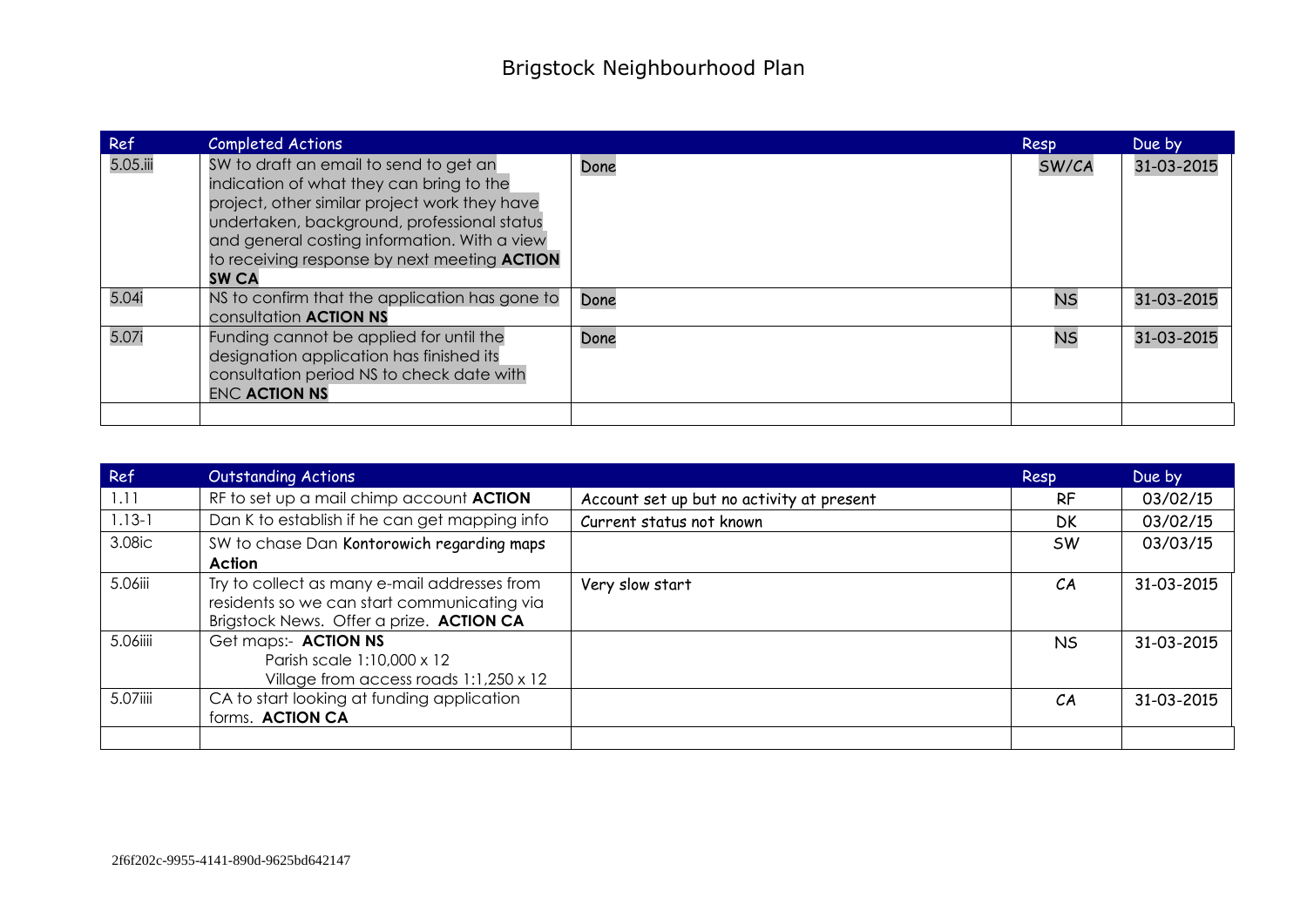| Ref  | New Actions                                                                                                                                         | Resp       | Due by |
|------|-----------------------------------------------------------------------------------------------------------------------------------------------------|------------|--------|
| 7.10 | After the presentations from all three<br>consultants NPS will construct a requirements<br>document and send to all consultants for a<br>quotation. | <b>NPS</b> | May 15 |
|      |                                                                                                                                                     |            |        |